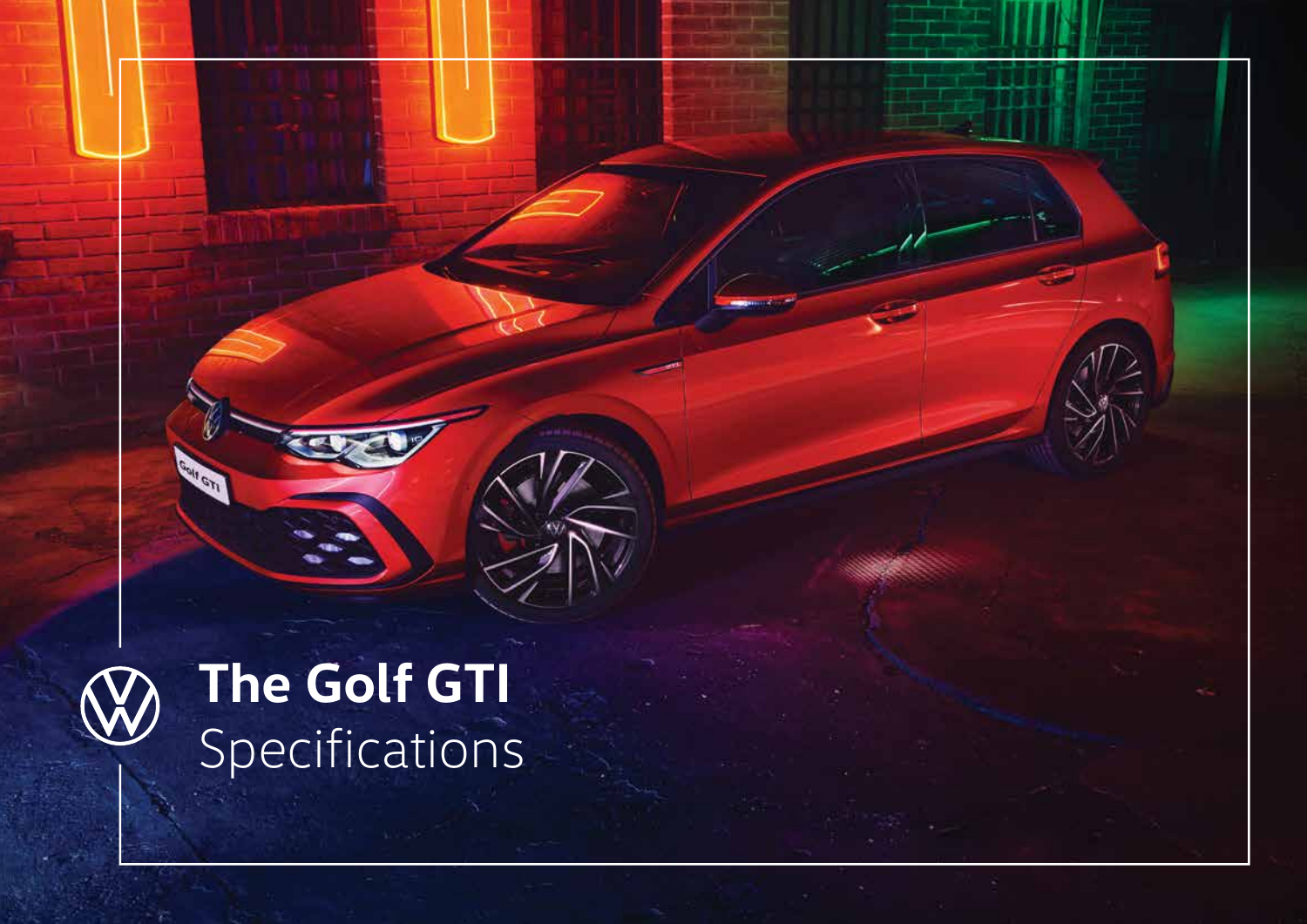# **Specifications**

|                                       | Package 1                     | Package 2    |
|---------------------------------------|-------------------------------|--------------|
| <b>Technical Specification</b>        |                               |              |
| Engine                                |                               | 2.0L TSI     |
| Max power (KW/HP)                     | 180/245                       |              |
| Max torque (NM)                       | 370                           |              |
| Drive type                            | <b>FWD</b>                    |              |
| Transmission                          | Dual Clutch 7-speed Automatic |              |
| <b>Dimensions</b>                     |                               |              |
| Length (mm)                           |                               | 4,287        |
| Width (mm)                            | 1,789                         |              |
| Height (mm)                           | 1,463                         |              |
| Wheelbase (mm)                        | 2,631                         |              |
| Number of seats                       | 5                             |              |
| Trunk capacity (litres)               | 374                           |              |
| Tank capacity (litres)                | 50                            |              |
| <b>Alloy Wheels</b>                   |                               |              |
| 18" Richmond                          | $\checkmark$                  | $\checkmark$ |
| 19" Estoril                           | $\circ$                       | $\circ$      |
| 19" Adelaide                          | $\circ$                       | $\circ$      |
|                                       |                               |              |
| Sport suspension for 19" alloy wheels | $\circ$                       | $\circ$      |

|                                                                                                                                                     | Package 1    | Package 2    |
|-----------------------------------------------------------------------------------------------------------------------------------------------------|--------------|--------------|
| <b>Exterior</b>                                                                                                                                     |              |              |
| LED headlights with daytime running lights, lightstrip and taillights                                                                               | $\checkmark$ |              |
| LED performance headlights and LED HIGH taillights with dynamic turning lights                                                                      | $\circ$      | $\checkmark$ |
| Front fog light, cornering light and highway light                                                                                                  | $\checkmark$ |              |
| Light and Vision Package (windshield wiper intermittent control with light/rain sensor and breakway<br>interior rear view mirror with auto-dimming) | $\checkmark$ | ✓            |
| Door mirrors with memory function, power-folding, adjustable, separately heated<br>and exterior lowering function                                   | $\checkmark$ | ✓            |
| GTI styling pack - 'GTI' design front and rear bumpers and honeycomb front air intake,<br>unique 'GTI' badging                                      | $\checkmark$ | ✓            |
| Chrome exhaust tailpipe, left and right                                                                                                             | $\checkmark$ | $\checkmark$ |
| Larger diameter brake discs and red brake calipers                                                                                                  | ✓            | ✓            |
| Door mirrors in black                                                                                                                               | $\circ$      | $\circ$      |
| <b>Interior</b>                                                                                                                                     |              |              |
| 8.25" Touchscreen Composition                                                                                                                       | $\checkmark$ | $\checkmark$ |
| 10.25" Digital Cockpit Pro                                                                                                                          | $\checkmark$ | ✓            |
| 6 speakers, 4 in front and 2 in rear                                                                                                                | $\checkmark$ | ✓            |
| App-Connect wired                                                                                                                                   | ✓            |              |
| Wireless induction pad for phone charging                                                                                                           | ✓            | ✓            |
| 2x USB Type-C ports in front and 2x USB Type-C ports in rear                                                                                        | ✓            | ✓            |
| Digital radio reception DAB+ (only UAE)                                                                                                             | $\checkmark$ | ✓            |
| 3-zone Climatronic AC                                                                                                                               | ✓            |              |
| Active seat ventilation (front seats)                                                                                                               |              |              |
| Spoiler roof/sunroof with electric slide and tilt function                                                                                          | $\circ$      | ✓            |
| Floor mats, front and rear                                                                                                                          | $\checkmark$ | ✓            |
| Leather trimmed mult-ifunction sport Tiptronic steering wheel with touch control                                                                    | $\checkmark$ |              |
| Leather trimmed multi-function sport Tiptronic steering wheel with touch control, heated                                                            |              | ✓            |
| Fabric top sports seats in front, black with red accents                                                                                            | $\checkmark$ |              |
| Vienna leather with top sports seats in front with 8-way powered driver seat incl. memory function,<br>black with red accents                       |              | $\checkmark$ |
| Lumbar support in front, power adjustable on driver's seat                                                                                          |              | ✓            |
| Black metal chrome decorative inserts in dash and front door panels                                                                                 | $\checkmark$ | ✓            |
| Keyless access with push-button start (Kessy)                                                                                                       | $\circ$      | ✓            |
| Ambient lighting in 30 colours                                                                                                                      | $\checkmark$ | ✓            |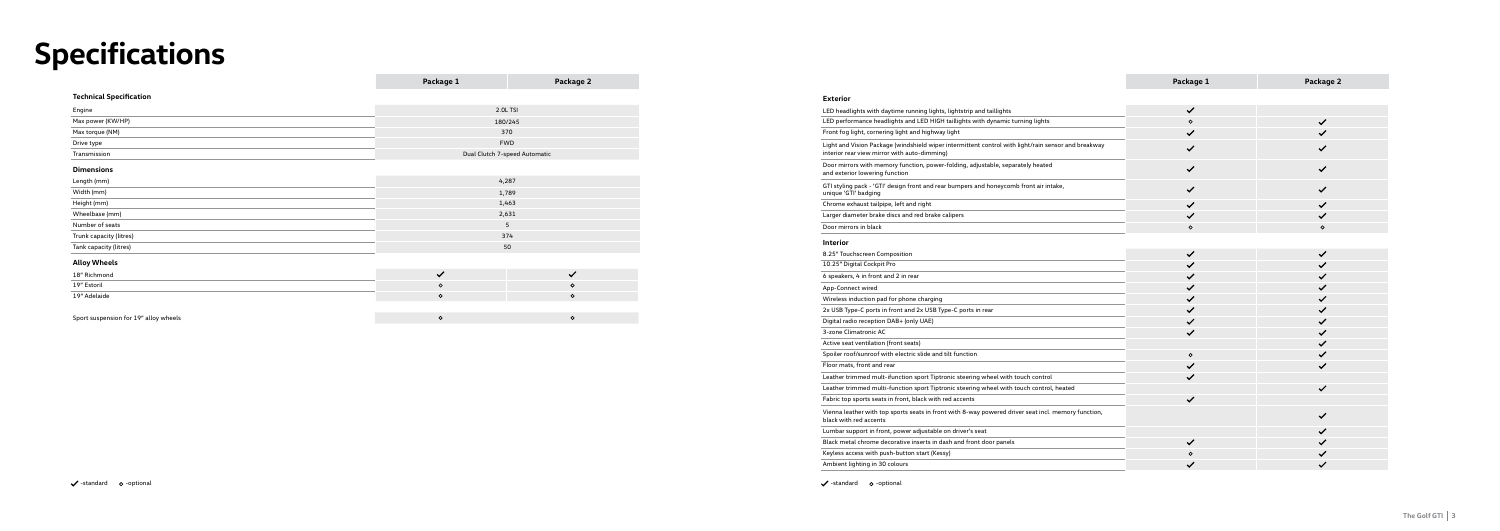|                                                                                          | Package 1    | Package 2    |
|------------------------------------------------------------------------------------------|--------------|--------------|
| <b>Assistance Systems and Safety</b>                                                     |              |              |
| Multi-collision brake                                                                    | $\checkmark$ | $\checkmark$ |
| Driver and front passenger airbag with front passenger airbag deactivation               | $\checkmark$ | ✓            |
| Curtain airbag system for front and rear passengers incl. side airbags in front and rear | $\checkmark$ | ✓            |
| Blind spot detection with rear cross traffic alert "Side Assist"                         | $\checkmark$ |              |
| Rear view camera "Rear Assist"                                                           | $\checkmark$ | $\checkmark$ |
| Park distance control, front and rear                                                    | $\checkmark$ | $\checkmark$ |
| Park Assist                                                                              | $\circ$      | $\circ$      |
| Cruise control                                                                           | $\checkmark$ | $\checkmark$ |
| Tyre pressure monitoring system                                                          | $\checkmark$ | $\checkmark$ |
| Driver alert system (rest recommendation)                                                | $\checkmark$ | $\checkmark$ |
| Driving profile selection                                                                | $\checkmark$ | $\checkmark$ |
| Adaptive chassis control (DCC)                                                           | $\circ$      | O            |
| Emergency call system eCall (UAE only)                                                   | $\checkmark$ | $\checkmark$ |
| Electromechanical parking brake with Auto Hold function                                  | $\checkmark$ | ✓            |

## **Introducing Volkswagen Care**

Peace of mind comes as standard when you join the Volkswagen family. Rest assured, you will always receive genuine care and transparent/pricing from our network of authorised service centres.

| Safety Package (excl. Kuwait and KSA)             | $\circ$ |  |
|---------------------------------------------------|---------|--|
|                                                   |         |  |
| Side airbag in front and rear with curtain airbag |         |  |
| Proactive passenger protection with Front Assist  |         |  |
|                                                   |         |  |
|                                                   | $\circ$ |  |
|                                                   |         |  |
|                                                   |         |  |
|                                                   |         |  |
|                                                   |         |  |

App-Connect wireless (excluding Qatar)

## **Service Package**

Thanks to our comprehensive services, you can hit the road without a care. Our Genuine Service provides a range of services that are designed specifically for your Volkswagen. In the event of repairs, we only install Volkswagen Genuine Parts®: high-quality, safe and tailormade. So your journey is carefree and

comfortable.

For more information on service packages, warranty and extended warranty, roadside assistance coverage and finance options, please contact your authorised Volkswagen dealership.

We are focused on ensuring that you are happy with your Volkswagen and have less things to worry about as a new car owner. That's why when you buy a new Volkswagen from any of our authorised Volkswagen dealerships, we'll provide warranty cover to protect you against the repair costs of manufacturing and material defects within the specified warranty period.

No matter where you are or what time of day it is, we've got your back. In most cases, a breakdown can be resolved at the roadside, getting you safely back on your way.

Golf GTI

Owning the Volkswagen of your dreams is easier than ever with our attractive finance options. High cost repairs won't wear you down anymore, as you can even choose to pay off your car service by paying in instalments.

## **Warranty Roadside Assistance Finance Options**